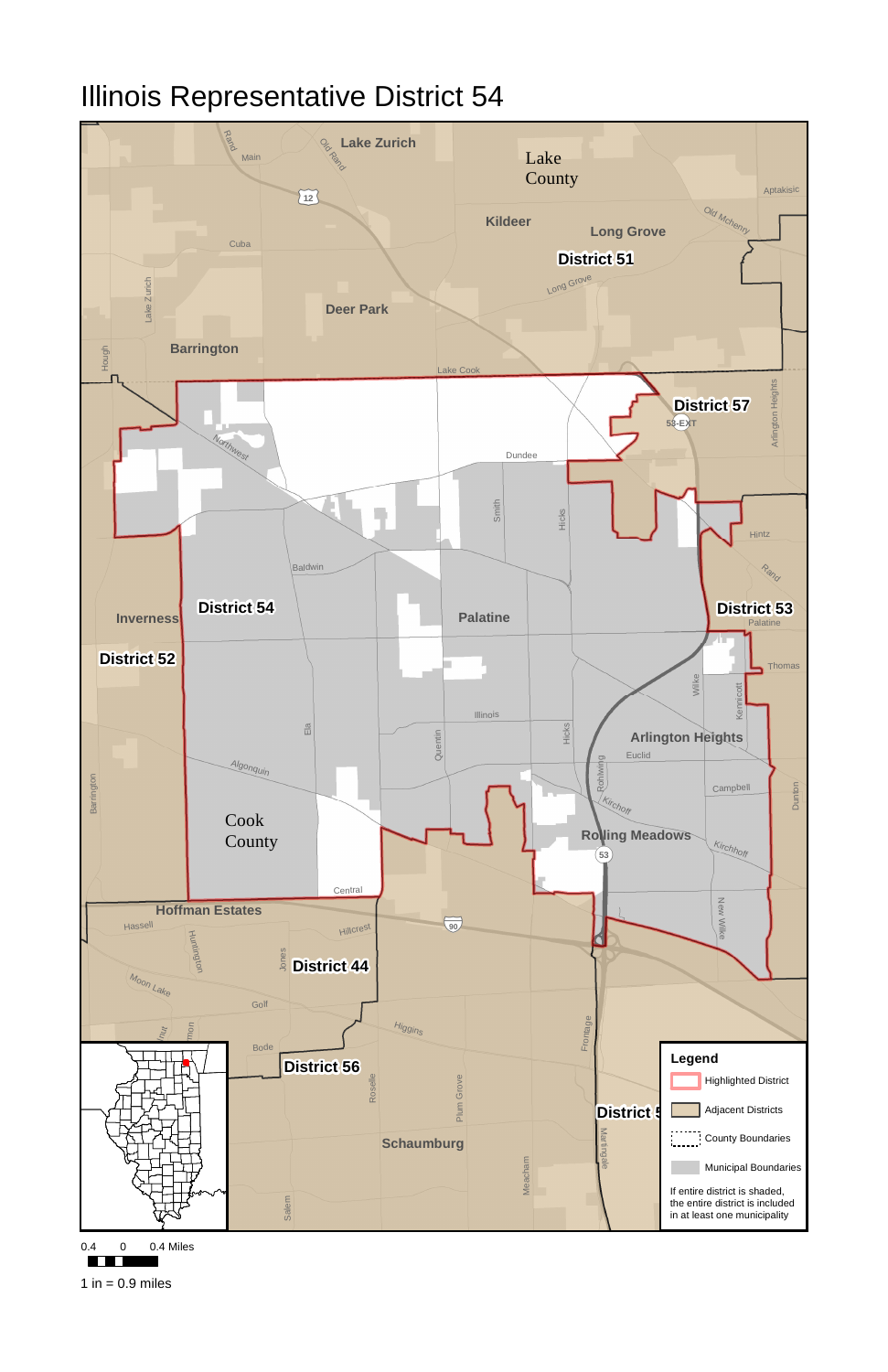## Representative District  $54$

(Entirely within Cook County) Representative District 54 shall include that part of Illinois beginning at the intersection of Eastern Av and the Cook / Lake County border in Barrington (Cook County), thence east along the Lake / Cook County border to IL Rt 53 (northbound lane), thence southeast along IL Rt 53 (northbound lane) to E. Nichols Rd (extended), thence west along E. Nichols Rd (extended) and continuing west along E. Nichols Rd to N. Queensburg Ln, thence south along N. Queensburg Ln to N. Williamsburg Dr, thence west along N. Williamsburg Dr to E. Old Hicks Rd, thence south along E. Old Hicks Rd to E. Bradley Ct, thence south along E. Bradley Ct for approximately 300 feet, thence continuing south along E. Bradley Ct (extended) to E. Gardenia Ln, thence west along E. Gardenia Ln to N. Old Hicks Rd, thence south along N. Old Hicks Rd for approximately 940 feet, thence continuing south along N. Old Hick Rd (extended) for approximately 250 feet, thence east along E. Zinnia Ln (extended) and continuing east along E. Zinnia Ln, and continuing east along E. Zinnia Ln (extended) to E. Capri Dr, thence southwest along E. Capri Dr to US 12, thence southeast along US 12 to E. Dundee Rd, thence west along E. Dundee Rd to N. Hicks Rd, thence south along N. Hicks Rd to the intersection of E. Home Av, thence east for approximately 2640 feet to N. Rohlwing Rd, thence south along N. Rohlwing Rd for approximately 2950 feet, thence southeast for approximately 350 feet to N. Glenn Dr, thence south along N. Glenn Dr to E. Carpenter Dr, thence east along E. Carpenter Dr to N. Williams Dr, thence north along N. Williams Dr to N. Rand Rd, thence east along N. Rand Rd to Bayside Dr, thence north, northeast and east along Bayside Dr to N. Frontage Rd, thence south along N. Frontage Rd for approximately 830 feet, thence east across Randhill Park Cemetery for approximately 2720 feet to the east border of Randhill Park Cemetery, thence south along the east border of Randhill Park Cemetery for approximately 1250 feet, thence west along the south border of Randhill Park Cemetery for approximately 700 feet, thence south for approximately 1400 feet to W. Rand Rd, thence northwest along W. Rand Rd to N. Wilke Rd, thence southwest and south along N. Wilke Rd to W. Roanoke Dr (extended to IL Rt 53), thence continuing south along IL Rt 53 to W. Palatine Rd, thence east along W. Palatine Rd to N. Kennicott Av, thence south along N. Kennicott Av to the eastbound ramp to W. Palatine Rd, thence northeast along the eastbound ramp of W. Palatine Rd to N. Kaspar Av, thence south along N. Kaspar Av to W. Lynnwood Av, thence east and south along W. Lynnwood Av to W. Thomas St, thence west along W. Thomas St to N. Kennicott Av,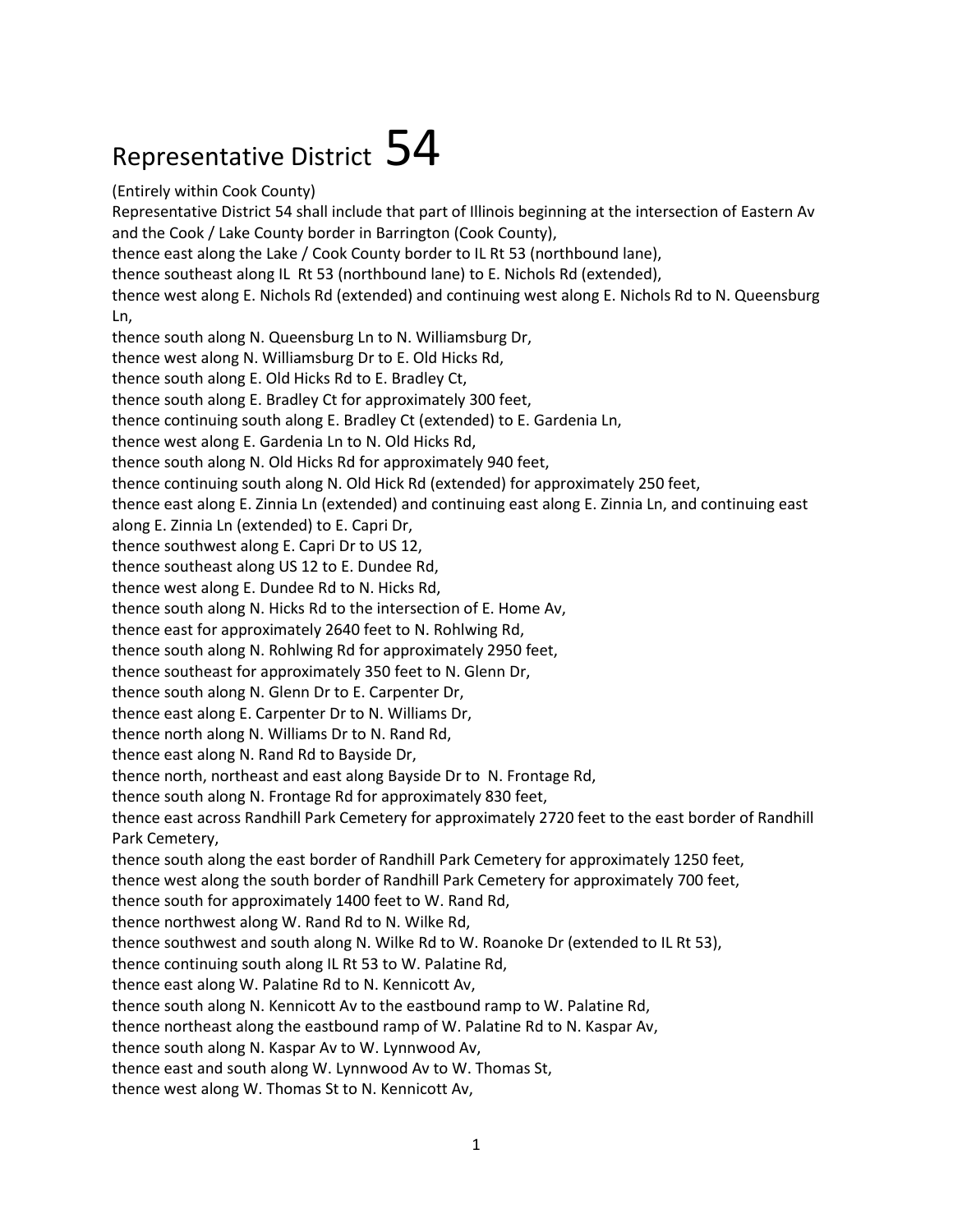thence south along N. Kennicott Av to W. Clarendon Rd, thence east along W. Clarendon Rd (extended) to the intersection of N. Ridge Av and W. Clarendon Rd, thence south along N. Ridge Av to W. Euclid St, thence east along W. Euclid St for approximately 50 feet to N. Ridge Av, thence south along N. Ridge Av to W. Northwest Hwy, thence southeast along W. Northwest Hwy to N. Ridge Av, thence south along N. Ridge Av, and continuing south along S. Ridge Av to W. Kirchhoff Rd, thence south, west, south, west and south along the service road in the Northwest Community Hospital Complex to the intersection of S. Fernandez Av and W. Central Rd, thence south along S. Fernandez Av to W. Golf Rd, thence west along W. Golf Rd to W. Algonquin Rd, thence northwest along W. Algonquin Rd to IL Rt 53, thence south along IL Rt 53 to I-90, thence west along I-90 for approximately 680 feet, thence north for approximately 3170 feet to S. Circle Dr, thence west for approximately 1480 feet to N. Circle Dr, thence west northwest for approximately 900 feet to a point approximately 120 feet north of E. Algonquin Rd, thence south for approximately 120 feet, thence west for approximately 1220 feet to N. Meacham Rd, thence north along N. Meacham Rd to Brookdale Ln, thence east along Brookdale Ln for approximately 95 feet, thence north for approximately 530 feet, thence west for approximately 730 feet, thence north for approximately 720 feet to the intersection of W. Sue Ln and Brockway St, thence north along Brockway St to W. Old Plum Grove Rd, thence southwest along W. Old Plum Grove Rd to Smith St, thence north along Smith St to Emerson Av, thence west along Emerson Av to its' terminus, thence south for approximately 280 feet, thence west for approximately 120 feet to Salt Creek, thence south along Salt Creek to Hartung Rd, thence west along Hartung Rd to Plum Grove Rd, thence south southeast for approximately 680 feet to a point approximately 95 feet east of Plum Grove Rd, thence west for approximately 95 feet to Plum Grove Rd, thence south for approximately 40 feet, thence west for approximately 1250 feet to the intersection of Clipper Cove Rd and Blaine Ct, thence west along Blaine Ct for approximately 400 feet, thence north for approximately 535 feet to Hartung Rd, thence west along Hartung Rd to Quentin Rd, thence north along Quentin Rd for approximately 280 feet, thence west for approximately 1520 feet, thence south for approximately 870 feet to W. Algonquin Rd, thence northwest along W. Algonquin Rd to N. Roselle Rd, thence south along N. Roselle Rd to W. Central Rd,

thence west along W. Central Rd to Freeman Rd,